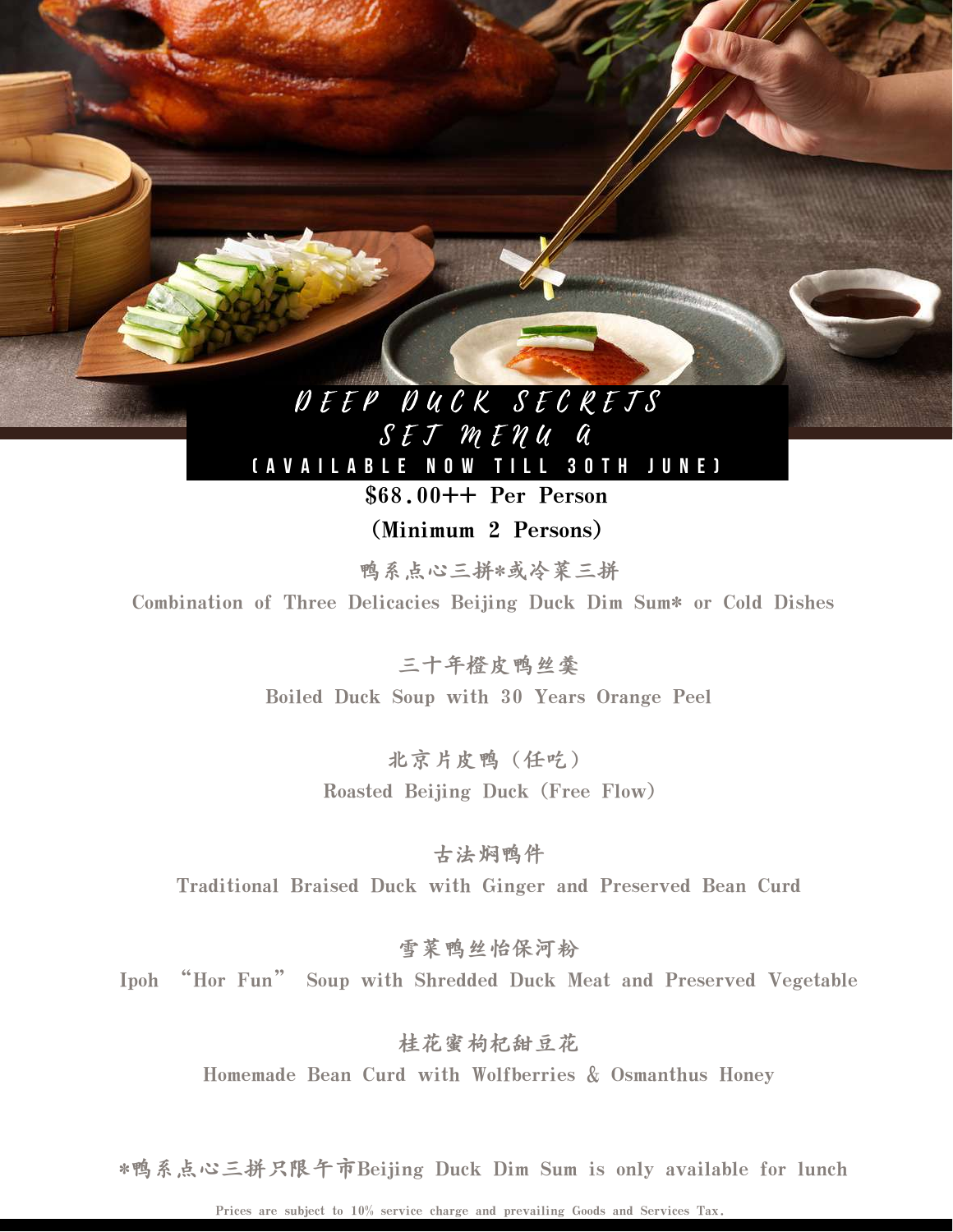## D E E P D U C K S E C R E T S  $S$  E  $J$   $M$  E  $N$   $U$   $B$

[AVAILABLE NOW TILL 30TH JUNE] \$88.00++ Per Person

(Minimum 2 Persons)

川味凉菜四拼 Combination of Four Delicacies

鹿茸菇珍珠鲍鱼炖鸡汤 Boiled Chicken Soup with Velvet Mushroom and Mini Abalone

> 北京片皮鸭(任吃) Roasted Beijing Duck (Free Flow)

甜菜扒芥兰度 Stir Fried Kai Lan with Sweet Preserved Vegetables

重庆辣子鸡 "Chong Qing" Diced Chicken with Dried Chilli

鸭粒瑶柱烩饭 Braised Rice with Diced Duck and Conpoy

### 万寿果雪耳炖桃胶

Double Boiled White Fungus with Peach Gum and Papaya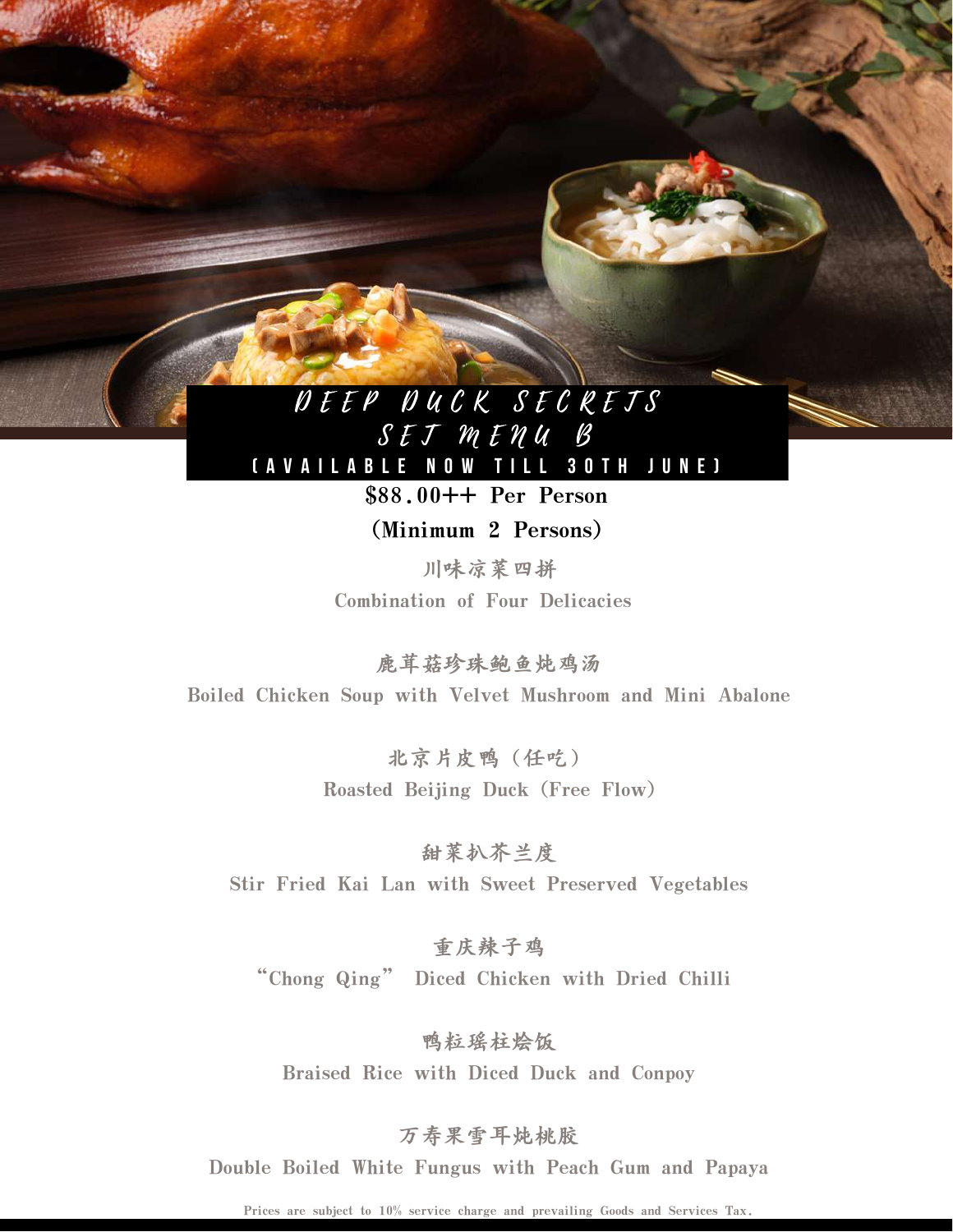

### \$468++ Per Table of 5 pax

川粤四小围碟 Four Combination of Appetizer

花胶虫草花干贝炖鸡汤 Double Boiled Chicken Soup with Fish Maw, Cordyceps Flower and Conpoy

> 港蒸翡翠鲈鱼 Steamed Jade Perch Fish

干锅开边龙虾 Lobster in Hot & Spicy Sauce

花雕蛋白带子面线汤 Mee Sua Soup with Chinese Wine, Egg White and Scallop

燕窝宁夏枸杞甜豆花 Homemade Bean Curd with Wolfberries and Birdnest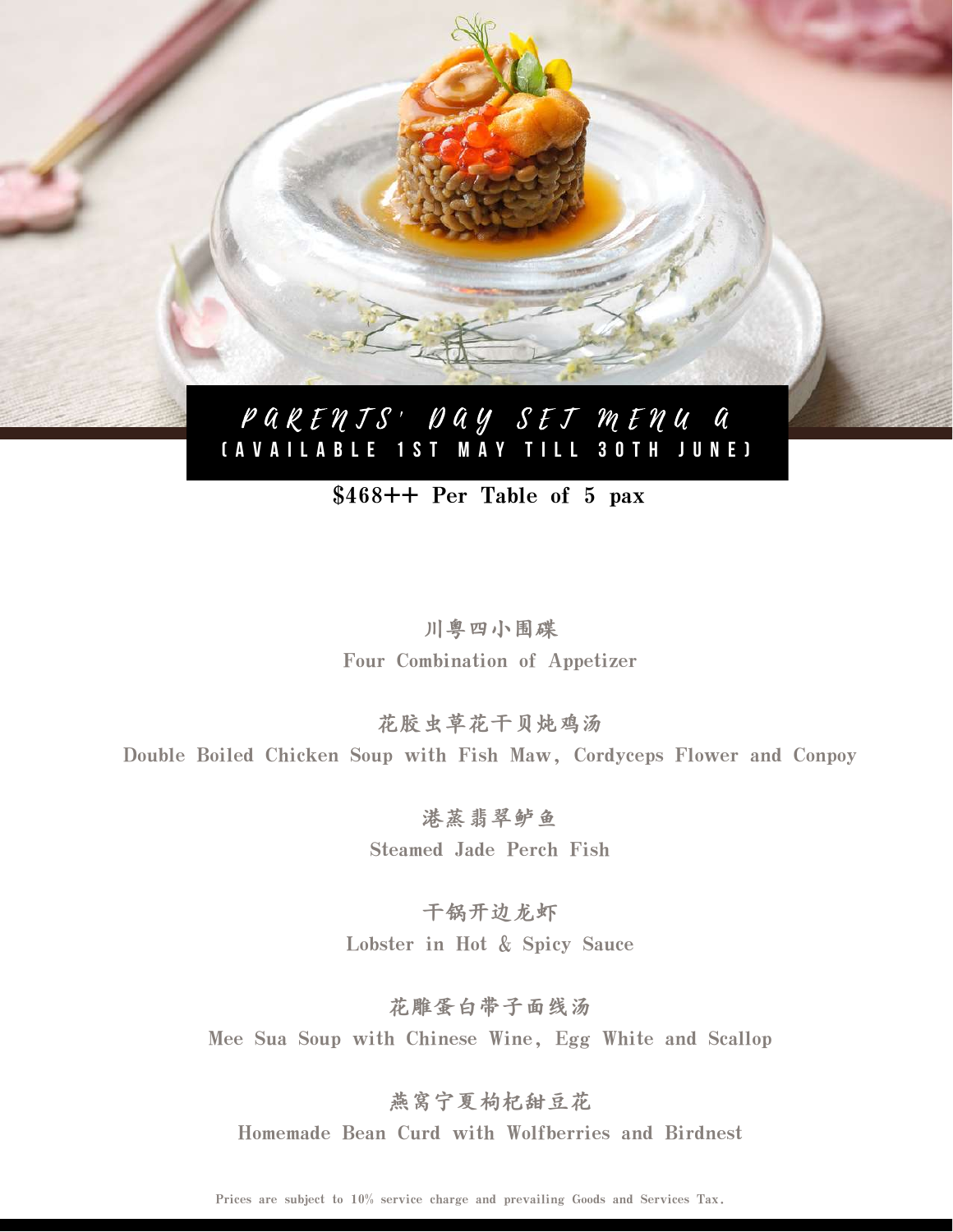## PARENTS' DAY SET MENU B [AVAILABLE 1ST MAY TILL 30TH JUNE]

#### \$868++ Per Table of 10 pax 川粤六小围碟

Six Combination of Appetizer

黑蒜海参炖鸡汤 Double Boiled Black Garlic Sea Cucumber Chicken Soup

水煮原条老虎斑 Boiled Whole Tiger Garoupa in Sichuan Pepper Sauce

红烧鲍鱼东波肉伴荷叶包 Braised Abalone and Pork Belly served with Bun

鸳鸯虾球 (宫保虾球、百香果虾球) Prawn in Duo Style (Large Prawns with Dried Chili and Cashew Nuts, Deep Fried Prawns in Passion Fruit Sauce)

蒜香牛柳粒 Stir Fried Diced Beef with Sliced Garlic

日本花蛤凉瓜白米粉 Stir Fried White Bee Hoon with Japanese Clam and Bitter Gourd

韩国柿饼炖红莲雪蛤 Double Boiled Hashima with Red Dates, Lotus Seed and Dried Korean Persimmon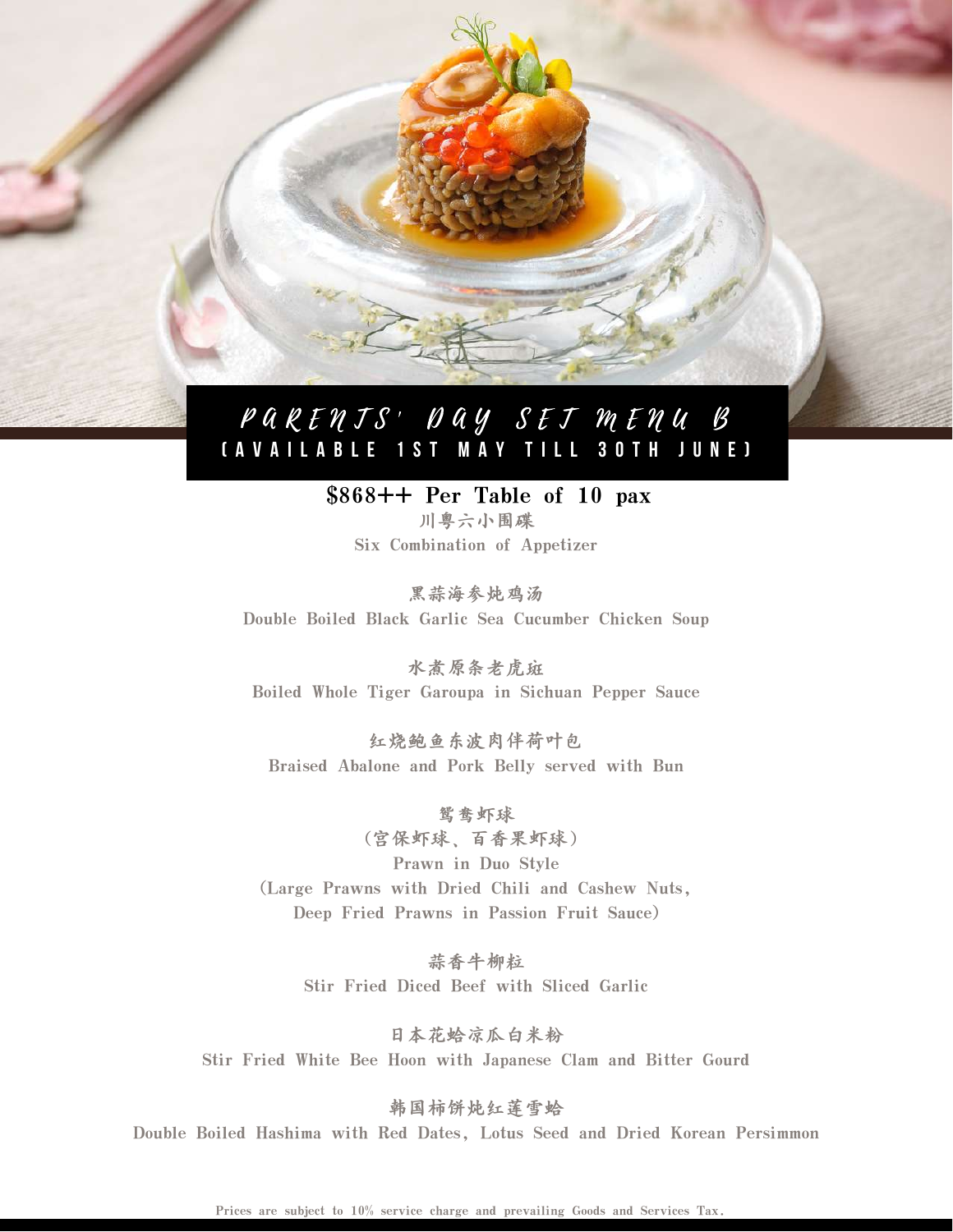

### \$98++ Per Pax (Minimum 2 Pax)

豆花精巧四拼 (松露盐脆鲜蚝,花雕醉鸡,鱼香虾球锅粑,凉拌莴笋鲍贝) Four Delicacies Combination

(Deep Fried Oyster with Truffle Salt, Drunken Chicken, Crispy Rice Bubble with Scallop in Chili Garlic Sauce, Marinated Celtuce with Clam)

> 龙皇带子羹 Braised Emperor Soup with Scallop

野珍菌豆浆浸鳕鱼 Deep Fried Cod in Homemade Soybean Stock

鲍鱼金菇扣碧菠豆腐 Abalone with Homemade Bean Curd with Spinach and Enoki Mushroom

> 东波肉香辣拌手工面 Noodle in Spicy Sauce with Braised Pork Belly

> > 韩国柿饼炖红莲雪蛤

Double Boiled Hashima with Red Dates, Lotus Seed and Dried Korean Persimmon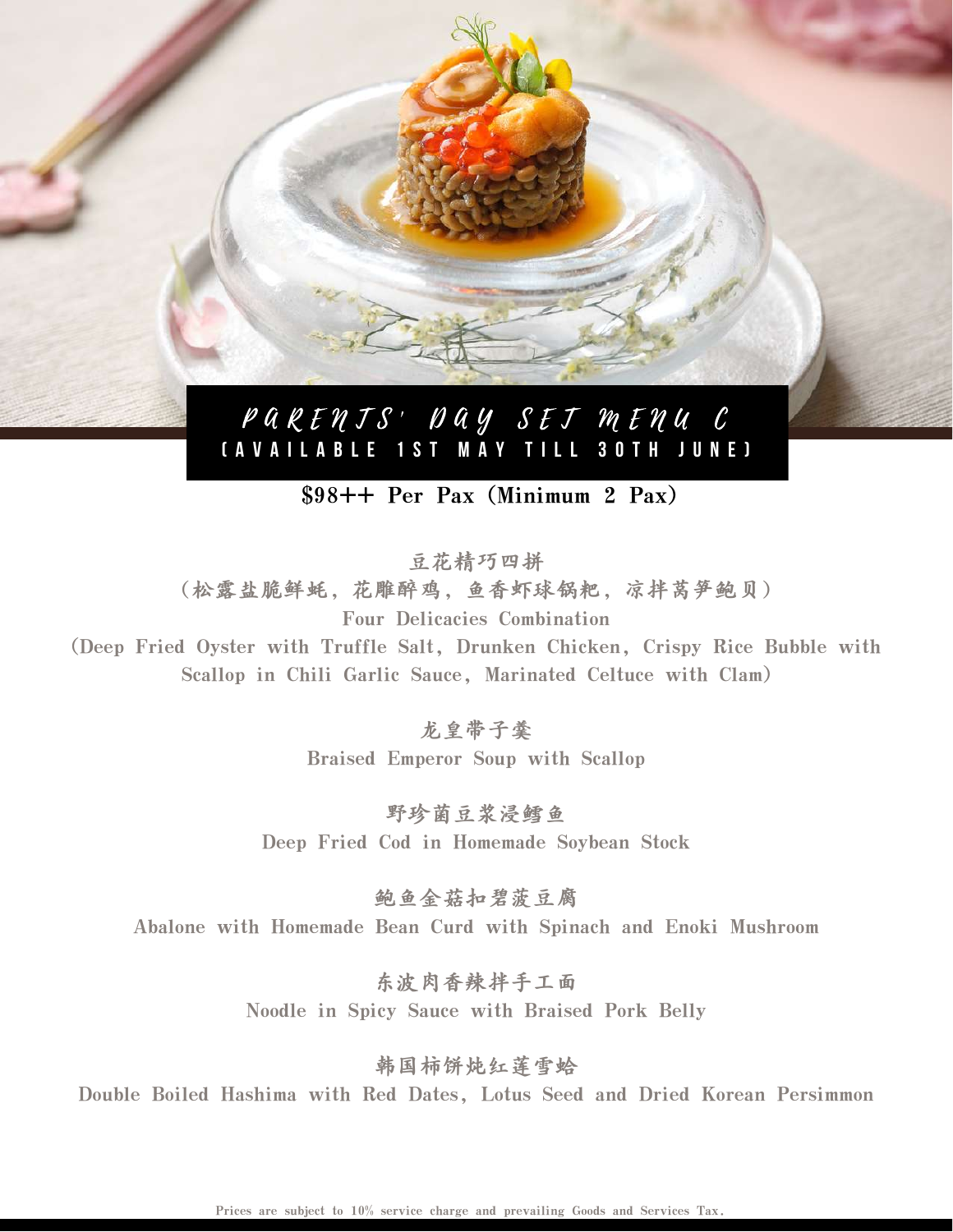## P A R E N T S ' D A Y S E T M E N U D [AVAILABLE 1ST MAY TILL 30TH JUNE]

### \$128++ Per Pax (Minimum 2 Pax)

豆花精心四拼

(青姜茸鸡,鱼香带子锅粑,黑松露野菌生菜盏,鱼籽鱼皮) Four Delicacies Combination

(Steamed Chicken in Spring Onion and Ginger Sauce, Crispy Rice Bubble with Scallop in Chili Garlic Sauce, Truffle & Wild Mushroom with Lettuce and Crispy Fish Skin with Fish Roe)

云南菘茸菇花胶炖鸡汤

Double Boiled Chicken Soup with Fish Maw and Yunnan Velvet Mushroom

李锦记极品XO酱焗太平洋鳕鱼 Braised Cod Fish with Lee Kum Kee Superior XO Sauce

荔枝木烟燻西班牙排骨 Smoked Spanish Spare Rib with Lychee Wood Crumb

红烧鲍鱼海胆烩尼泊尔岩米 Braised Nepalese Rice with Abalone and Sea Urchin

韩国柿饼炖红莲雪蛤

Double Boiled Hashima with Red Dates, Lotus Seed and Dried Korean Persimmon

(Complimentary set of Glenfiddich whisky gift set for a min of 10 person per table) (Valid for the month of June. 2022. While stocks last)